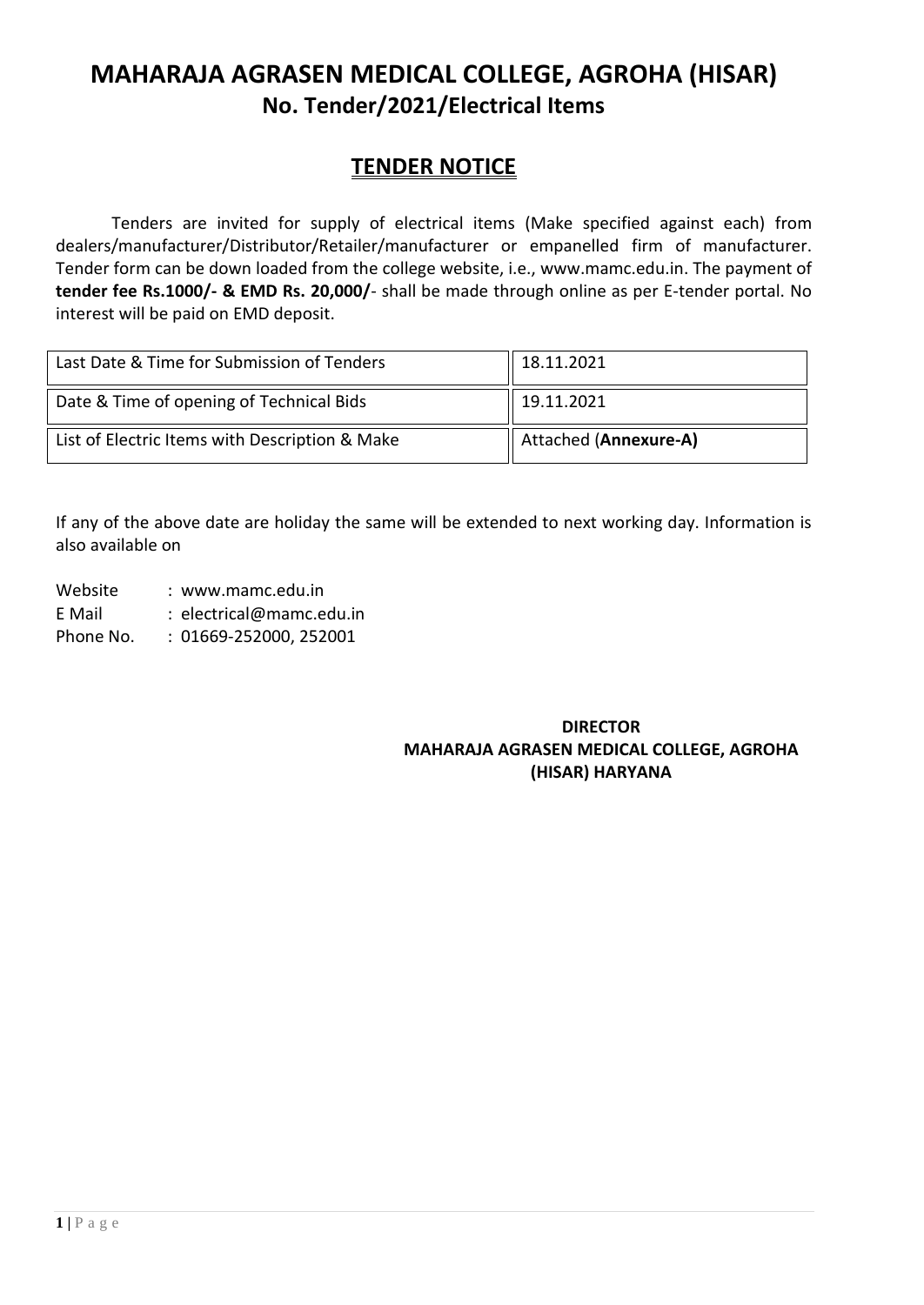# **MAHARAJA AGRASEN MEDICAL COLLEGE, AGROHA (HISAR)**

#### **----------------------------------------------------------------------------------------------------------------------- No. Tender/2021/Electrical Items**

## **Terms & Conditions**

## Tender for Electricals Items

- 1. Tenders are invited for supply of electrical items (Make specified against each) from dealers/manufacturer/Distributor/Retailer/manufacturer or empanelled firm of manufacturer. This tender is for one year, which can be extended further for a period of three months with the prior permission of the competent authority. However it will be on the sole discretion of Director MAMC, Agroha.
- 2. Tender received after schedule of date & time will not be accepted.
- 3. The bidder/tenderer should have valid GST.
- 4. No any item specified in the BOQ be left /offered without quoted rate. However the price for Non Quoted items shall be treated as Rs. 0.00.
- 5. The bidders are required to keep them self updated regarding any corrigendum uploaded on MAMC website.
- 6. **Rates to be quoted SHOULD BE inclusive of Excise Duty, GST, transportation, insurance , freight and any incidental charges/ Tax on F.O.R. Destination at MAMC Hospital, Agroha for each item otherwise liable to be rejected**. **No Taxes or any other charge will be paid separately on quoted rates.** The rate quoted in price column should be for the unit and specification given. The tenderer is strictly prohibited to change/alter specification or unit size quoted in the tender.
- 7. Comparative rate will be notified only after preparation & approval of comparative statement by the committee constituted by the Director.
- 8. **Those who are exempted from depositing tender fee and security money are required to submit a certificate from the competent authority. However will be governed as per Haryana Govt. letter no. Go 2/2/2016 418/II (1) dt. 20.10.2016** No interest will be paid on the security deposit.
- 9. Tenderer must agree to abide by all the terms and conditions of the tender. Any default or breach of contract or supply of goods not conforming to the standards shall render the tender to be rejected / cancelled and forfeiture of Earnest money. **Each page of the tender must be numbered serially & must sign with rubber stamp on every page of the tender.**
- 10. **The tenders of firm/ manufactures/supplier/distributor will be rejected if the same is black listed by any State Government/Semi Govt./PSU/Hospital/Govt. College competent authority in any place anywhere in India or is involved in any criminal proceeding**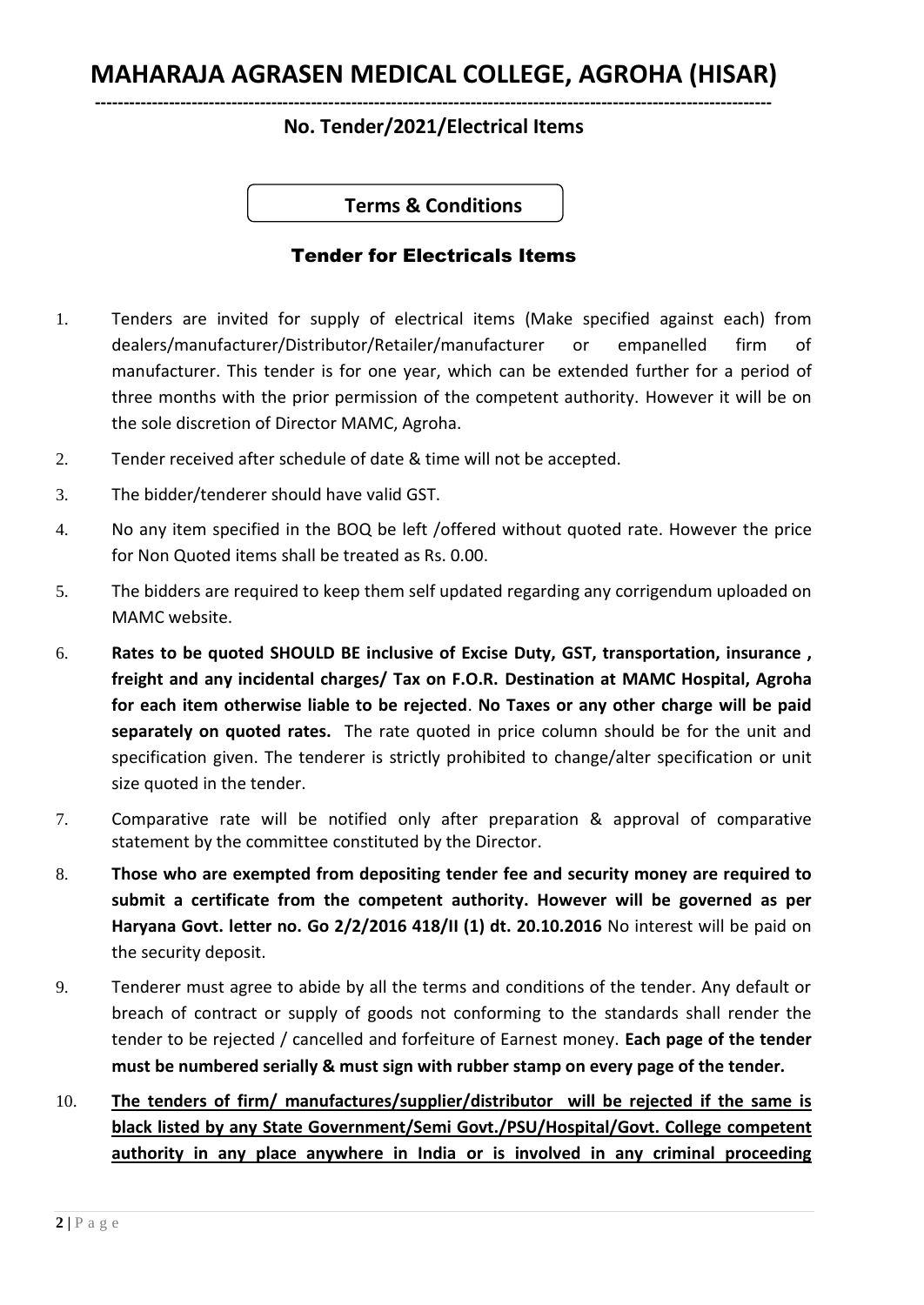**pertaining to manufacture, supply or due to any dispute pending before any count or legal forum. A undertaking in respect of the above shall have to be provided by the tenderers.** 

11. **Amendment of Bidding Documents-** At any time prior to the deadline for submission of bids, the Director, MAMC may for any reason, whether at its own initiative or in

Response to a clarification requested by a prospective bidder, modify the bidding documents by amendment. All prospective bidders who have received the bidding documents will be notified of the amendment in writing, which will be binding on them. In order to allow prospective bidders reasonable time within which to take the amendment into account in preparing their bids, the Purchaser, at its discretion, may extend the deadline for the submission of bids. **CONDITIONAL BIDS WILL NOT BE ACCEPTED.**

- 12. **Modifications and Withdrawal of Bids-** The Bidder may modify or withdraw its bid after the bid's submission, provided that written notice of the modification or withdrawal is received by the Director prior to the deadline prescribed for submission of bids. The Bidder's modification or withdrawal notice shall be prepared, marked and dispatched in a sealed envelope. A withdrawal notice may also be sent by Email or fax but followed by a signed confirmation copy, post marked not later than the deadline for submission of bids. No bid may be modified subsequent to the deadline for submission of bids. No bid may be withdrawn in the interval between the deadline for submission of bids and the expiry of the period of bid validity specified by the Bidder on the bid form. Withdrawal of a bid during this interval may result in the Bidder's forfeiture of its EMD. The validity of this bid will be 90 days.
- 13. **Clarification of Bids-** During evaluation of the bids, the purchaser may, at its discretion, ask the Bidder for clarification of its bid. The request for clarification and the response shall be in writing and no change in price or substance of the bid shall be sought, offered or permitted. No Bidder shall contact the Director on any matter relating to its bid from the time of the bid opening to the time the contract is awarded. If the Bidder wishes to bring additional information to the notice of the Director it should be done in writing. Any effort by a Bidder to influence the Director in its decisions on bid evaluation, bid comparison or contract award decisions may result in rejection of the Bidder's bid.
- 14. All purchase will be made by competent authority as per store purchase rules of the state Govt. and their orders issued from time to time. Any order issued by higher authority will be followed. Recommendation of the purchase committee of the hospital will be followed. Invitation of tender does not mean any commitment to make purchases of all or any item listed in the tender.
- 15. Supplies of Item will have to be F.O.R. Medical College, Agroha. No extra charges will be paid for local freight etc. In case of any breakage, theft or any loss to the goods during transit the responsibility of the loss will be of supplying firm. Financial loss if any will be recovered accordingly.
- 16. All supplies will have to be made within stipulated period as mentioned in the order. In case the firm fails to comply with the order, the order will stand cancelled. The Director will be empowered to make purchases from the next firm, other firms or local market. The difference in the rates will be recovered from E.M.D. or bills of the first approved firm (L1)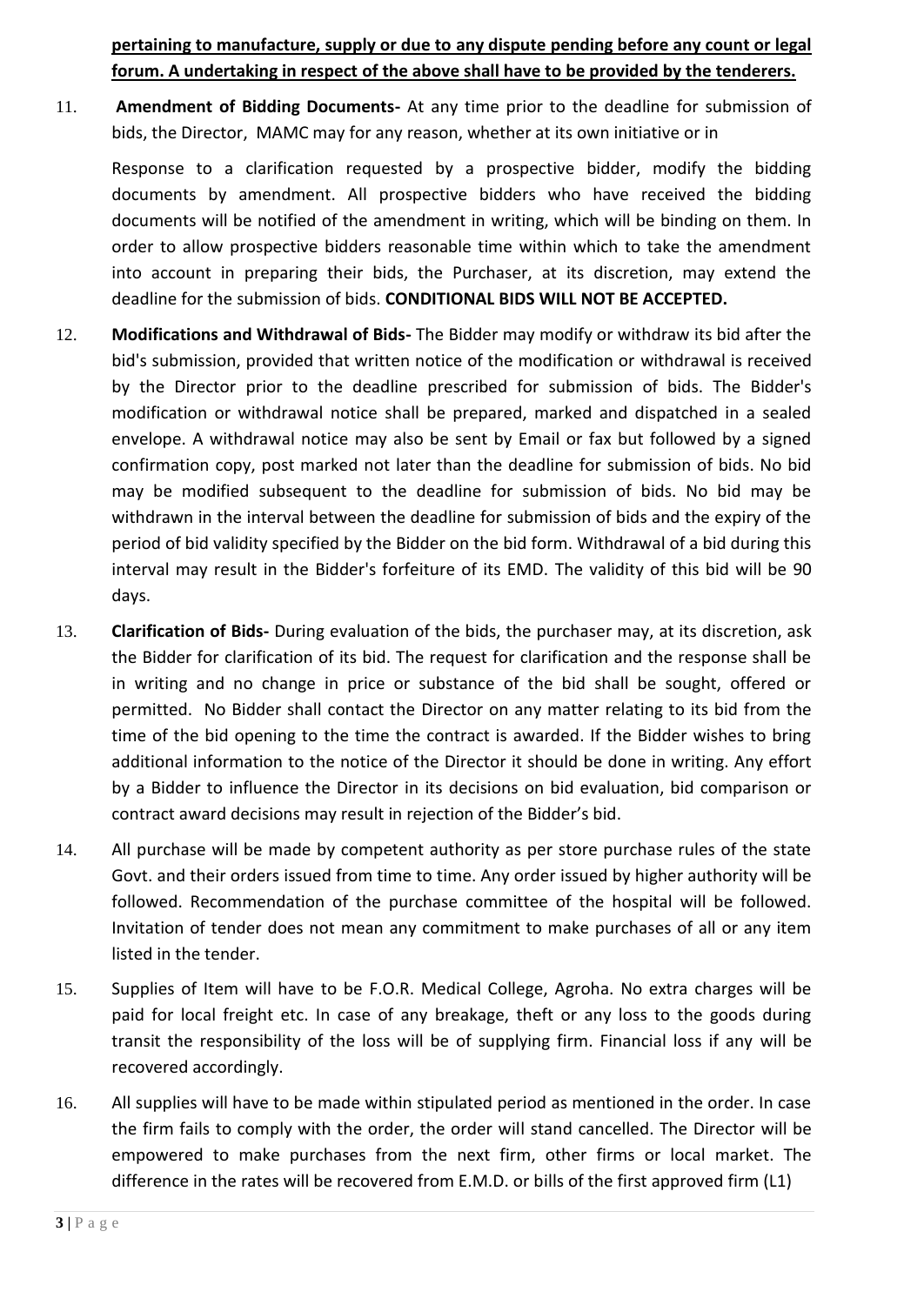- 17. Delivery must be completed for entire ordered quantity within 40 days from the date of issue of purchase order at MAMC, Agroha, if the above day happened to be a holiday, the supply should be completed on the next working day. After expiry delivery period of 40 days a penalty of 1% will be imposed for a delay of 15 days thereafter additional penalty of 1% per week will be imposed not exceeding total penalty 5% i.e. Upper limit of the purchase order.
- 18. If the firm fails to supply the material within stipulated period of 40 days, the college may purchase the material from market at the firm's risk & cost after giving two notices, at a gap of 5 days each, by registered email / speed post.
- 19. The liability of items damage within warranty period & replacement of the same will lie upon the firm supplying the items as per contract to MAMC, Agroha.
- 20. All supplies should be made successful bidders/supplier/manufacturer/distributor only, the material supplied by Sister Concern will not be accepted.
- 21. Any claim for hike in prices of the commodities covered in the tender will not be allowed during the tender period.
- 22. The approximately yearly demand may be increase / decrease as per MAMC, Agroha requirement. And supply orders be issued on time to time as per requirement.
- 23. Payment will be made by bank draft or banker cheque and bank commission thereof will be borne by the firm. No advance payment will be made.
- 24. The Director, Medical College reserves the right to accept or reject any or all tenders without assigning any reason thereof in public interest. The tendering authority also reserves the right to make any addition or alteration in the terms and condition of the contract.
- 25. For any legal recourse the judicial jurisdiction will courts in Hisar, Haryana. The contract shall be governed by the Laws of India.

 **DIRECTOR MAHARAJA AGRASEN MEDICAL COLLEGE, AGROHA, (HISAR)**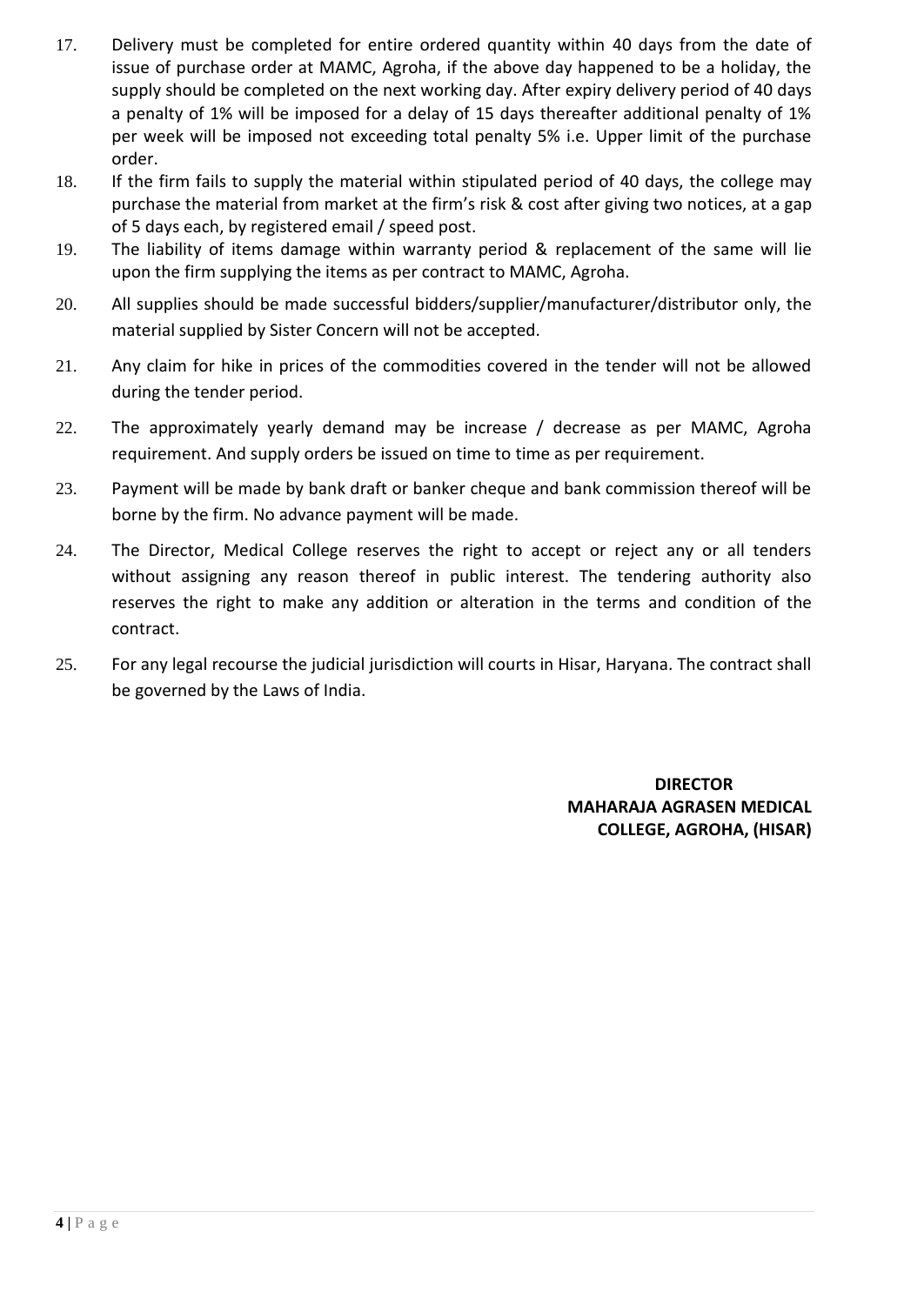**Specimen of forwarding letter**

| ۰. |
|----|
|----|

\_\_\_\_\_\_\_\_\_\_\_\_\_\_\_\_\_\_\_\_\_\_

**To,**

### **DIRECTOR MAHARAJA AGRASEN MEDICAL COLLEGE, AGROHA (HISAR) HARYANA**

\_\_\_\_\_\_\_\_\_\_\_\_\_\_\_\_\_\_\_\_\_\_

**Sir**

|     | I am submitting tender for supply of Electric Items to your institution, as invited vide tender |                      |
|-----|-------------------------------------------------------------------------------------------------|----------------------|
| No. | published in<br>Date /                                                                          | news paper. I accept |
|     | all the terms and condition given in tender, I have not added any terms & condition.            |                      |

#### Enclosures **Enclosures** Signature of Tenderer

1.

- $2<sub>1</sub>$
- 3.
- 4.

5. 6.

# **Declaration**

- 1. I/We are citizen of India.
- 2. I/We are competent to contract as per Indian contract act.
- 3. I/We are not debarred for supply of Items by any Institution /office of Haryana state.
- 4. I/We will be responsible for losses made for supply of poor quality of Items.
- 5. I have not added any terms & condition other than given in this tender, even if any terms and condition are added then it should be treated as cancelled.
- 6. I/We have not quoted lower rate than that quoted in this tender for the similar item in any office, institution or organization in the Haryana state.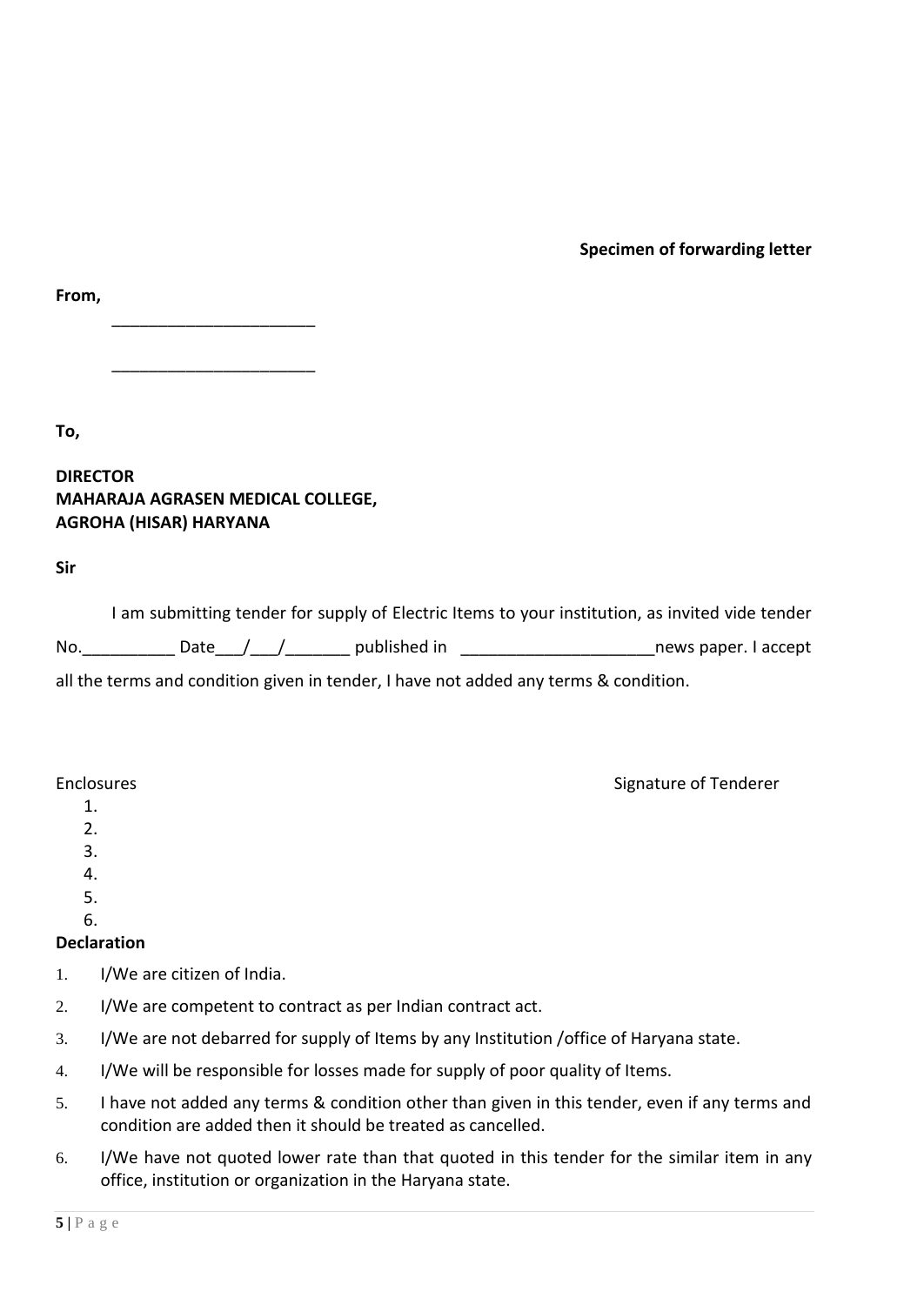Date:- \_\_\_\_/\_\_\_\_/\_\_\_\_\_ Place:- Signature of Tenderer E-Mail Address :<br>
Phone No : Name : Name : Name : Name : Name : Name : Name : Name : Name : Name : Name : Name : Name : Name : Name : Name : Name : Name : Name : Name : Name : Name : Name : Name : Name : Name : Name : Name Phone No: Mobile No :

(Annexure-I)

#### **INFORAMATION OF TENDRER**

| 1. | <b>Registered Name</b> |         |  | <u> 1989 - Johann Barbara, martxa alemaniar a</u>                                                                     |  |
|----|------------------------|---------|--|-----------------------------------------------------------------------------------------------------------------------|--|
| 2. | Address                | Factory |  |                                                                                                                       |  |
|    |                        |         |  | <u> 1989 - Johann Barbara, martin da basar da basar da basar da basar da basar da basar da basar da basar da basa</u> |  |
|    |                        |         |  |                                                                                                                       |  |
|    |                        | Office  |  |                                                                                                                       |  |
|    |                        |         |  | <u> 1989 - Johann Barbara, martin da basar da basar da basar da basar da basar da basar da basar da basar</u>         |  |
|    |                        |         |  | <u> 1980 - Johann John Stone, meil er fan de ferske fan de ferske fan de ferske fan de ferske fan de ferske fan d</u> |  |
| 3. | Telephone No.          |         |  |                                                                                                                       |  |
|    |                        |         |  |                                                                                                                       |  |
|    |                        |         |  |                                                                                                                       |  |
| 4. | <b>Email Address</b>   |         |  |                                                                                                                       |  |
|    |                        |         |  |                                                                                                                       |  |
| 5. |                        |         |  |                                                                                                                       |  |
| 6. | TIN (Copy Attached)    |         |  |                                                                                                                       |  |
| 7. | GST No.                |         |  |                                                                                                                       |  |
| 8. | PAN (copy attached)    |         |  |                                                                                                                       |  |

Signature with Stamp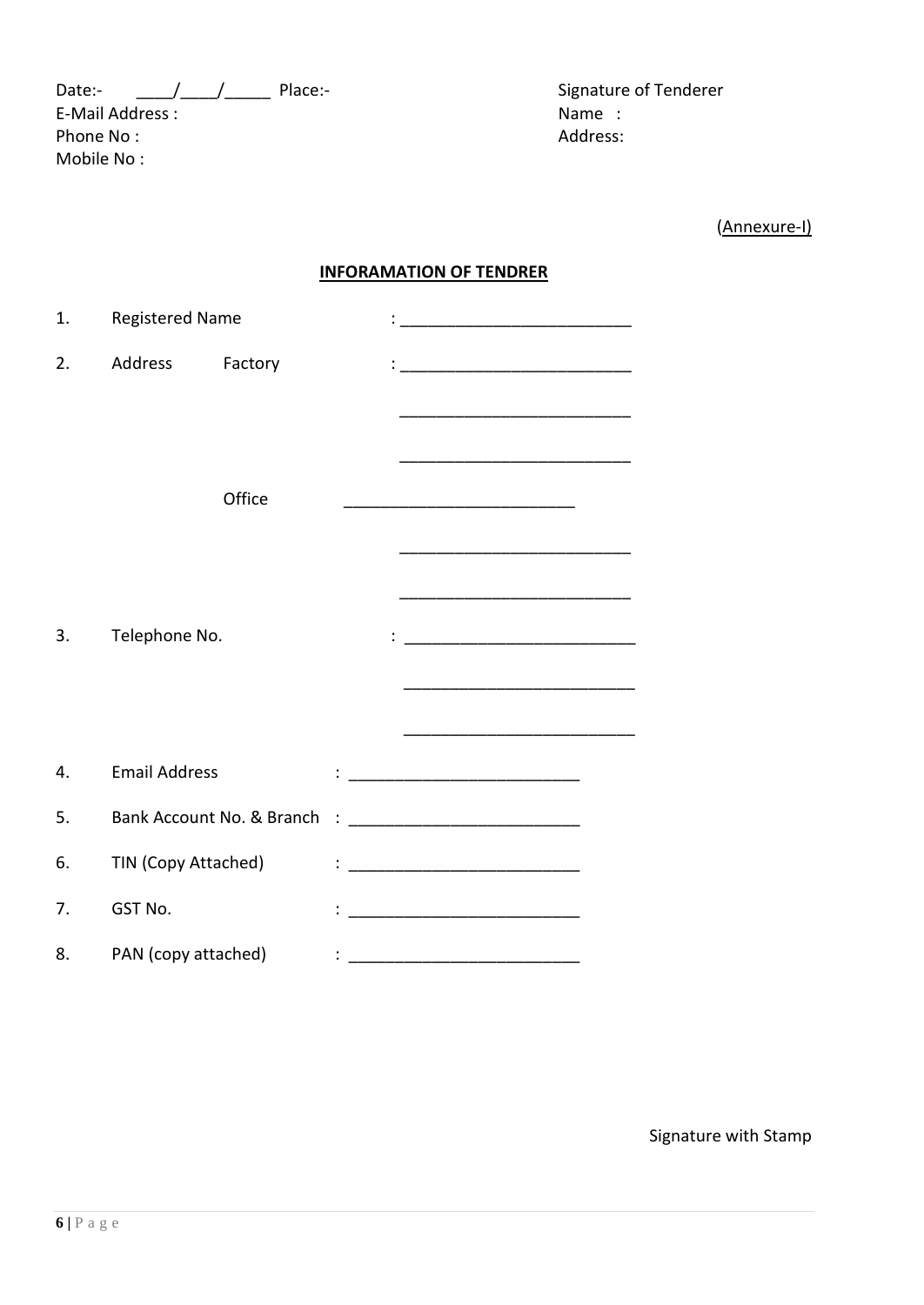Specimen of Declaration/Undertaking (To be submitted in Letter Pad)

(Annexure-II)

#### **DECLARATION**

| We |                                                         | having | its. | registered | office | at |
|----|---------------------------------------------------------|--------|------|------------|--------|----|
|    |                                                         |        |      |            |        |    |
|    | of quoted in this tender in any institution in Haryana. |        |      |            |        |    |

Signature with Rubber stamp

(Annexure-III)

**UNDERTAKING** We …………………………………………… having its registered office at …………………………………………….(full address), undertake that we have submitted up to date return and had no dues of Central and State Taxes.

Signature with stamp

(Annexure-IV)

#### **UNDERTAKING**

| We | having | its | registered | office | at |
|----|--------|-----|------------|--------|----|
|    |        |     |            |        |    |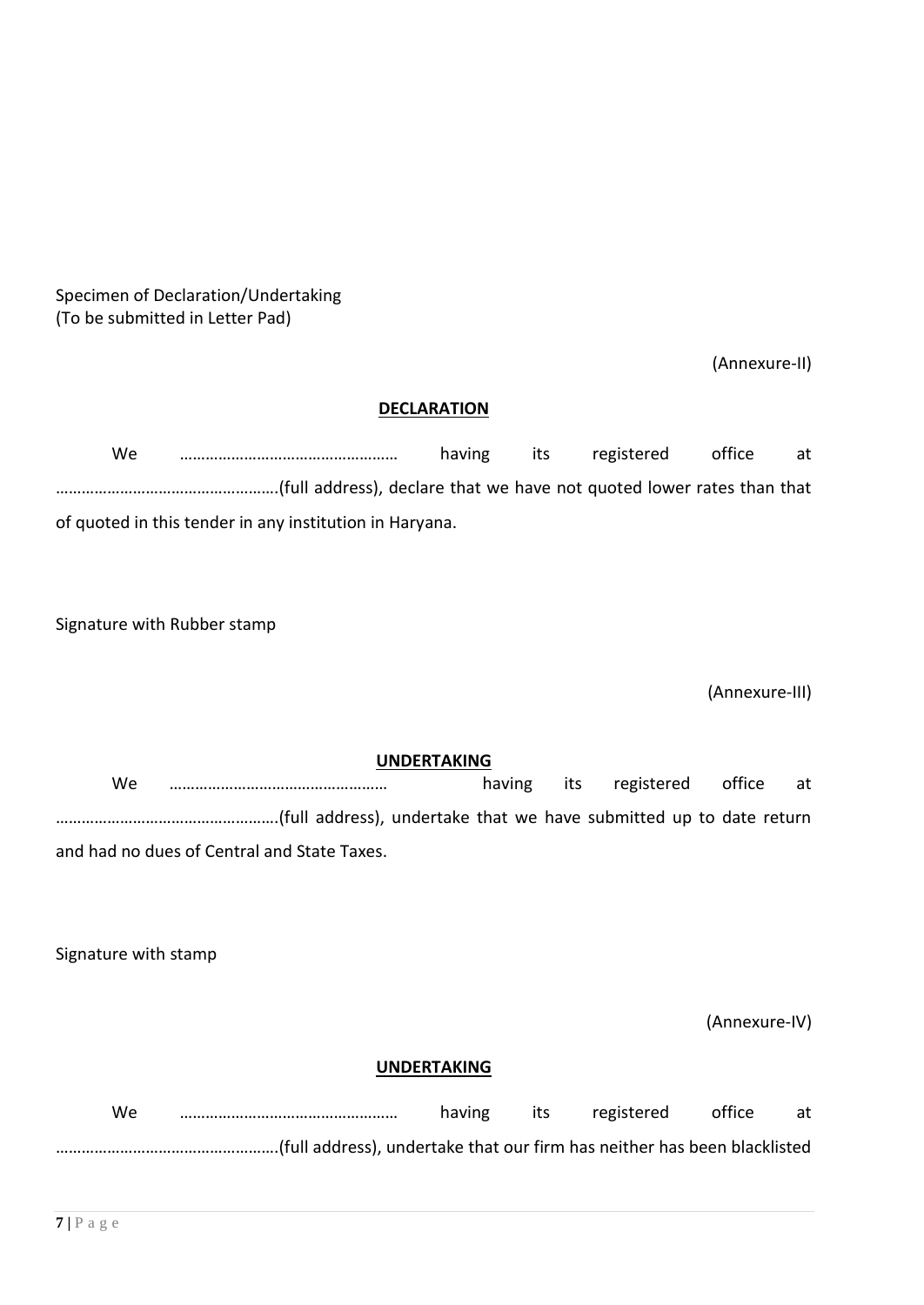by any competent authority nor any criminal proceeding pertaining to manufacture, supply, quality

of manufacturing items or due to any dispute pending before any court or legal forum.

Signature with with stamp

|                | <b>ANNEXURE - A</b>                                                                                                                                         |                                       |             |                  |                                                                                        |                            |  |  |  |
|----------------|-------------------------------------------------------------------------------------------------------------------------------------------------------------|---------------------------------------|-------------|------------------|----------------------------------------------------------------------------------------|----------------------------|--|--|--|
|                |                                                                                                                                                             | <b>BoQ</b>                            |             |                  |                                                                                        |                            |  |  |  |
|                | Name of work: - Annual rates contract for purchase of electrical items tentatively required for the period<br>of August 2021 to July -2022 at MAMC, Agroha. |                                       |             |                  |                                                                                        |                            |  |  |  |
| Sr.<br>No.     | <b>Description of Items</b>                                                                                                                                 | <b>Make</b>                           | <b>Unit</b> | Qty.<br>(approx) | Rate to be<br>quoted by<br>the<br>items wise<br>(word and<br>figure)<br>(in<br>figure) | contractor<br>(in<br>word) |  |  |  |
| $\mathbf{1}$   | Switch 6 amp. 1 way                                                                                                                                         | Havells/SSK /Anchor                   | nos.        | 300              |                                                                                        |                            |  |  |  |
| $\overline{2}$ | Switch 6 amp. 2 way                                                                                                                                         | Havells/SSK /Anchor                   | nos.        | 20               |                                                                                        |                            |  |  |  |
| 3              | Switch 15 amp. 1 way                                                                                                                                        | Havells/SSK / Anchor                  | nos.        | 150              |                                                                                        |                            |  |  |  |
| 4              | 5 pin 6 amp. Multi Socket                                                                                                                                   | Havells/SSK / Anchor                  | nos.        | 300              |                                                                                        |                            |  |  |  |
| 5              | 6 pin 15 amp. multi Socket                                                                                                                                  | Havells/SSK / Anchor                  | nos.        | 150              |                                                                                        |                            |  |  |  |
| 6              | Fan regulator step type switch size                                                                                                                         | Havells/SSK / Anchor                  | nos.        | 30               |                                                                                        |                            |  |  |  |
| 7              | Fan regulator step type socket size                                                                                                                         | Havells/SSK / Anchor                  | nos.        | 30               |                                                                                        |                            |  |  |  |
| 8              | Modular Switch 10 amp. 1way                                                                                                                                 | Havells/M.K /Legrand/GM Indo<br>Asian | nos.        | 100              |                                                                                        |                            |  |  |  |
| 9              | Modular Switch 10 amp. 2 way                                                                                                                                | Havells/M.K /Legrand/GM Indo<br>Asian | nos.        | 20               |                                                                                        |                            |  |  |  |
| 10             | Modular Switch 20 amp. 1way                                                                                                                                 | Havells/M.K /Legrand/GM Indo<br>Asian | nos.        | 100              |                                                                                        |                            |  |  |  |
| 11             | Modular Socket 10 amp. without shutter                                                                                                                      | Havells/M.K /Legrand/GM Indo<br>Asian | nos.        | 100              |                                                                                        |                            |  |  |  |
| 12             | Modular Socket 20 amp. without shutter                                                                                                                      | Havells/M.K /Legrand/GM Indo<br>Asian | nos.        | 100              |                                                                                        |                            |  |  |  |
| 13             | Modular Fan regulator step type switch size                                                                                                                 | Havells/M.K /Legrand/GM Indo<br>Asian | nos.        | 100              |                                                                                        |                            |  |  |  |
| 14             | Modular Fan regulator step type socket size                                                                                                                 | Havells/M.K /Legrand/GM Indo<br>Asian | nos.        | 25               |                                                                                        |                            |  |  |  |
| 15             | Modular bell push switch                                                                                                                                    | Havells/M.K /Legrand/GM Indo<br>Asian | nos.        | 100              |                                                                                        |                            |  |  |  |
| 16             | Straight Batten Holder                                                                                                                                      | Havells/Anchor/Cozy                   | nos.        | 50               |                                                                                        |                            |  |  |  |
| 17             | 1.5 sqmm PVC unsheathed copper conductor cable single<br>core                                                                                               | Finolex/Havells/Polycab               | mtr.        | 2000             |                                                                                        |                            |  |  |  |
| 18             | 2.5 sqmm PVC unsheathed copper conductor cable single<br>core                                                                                               | Finolex/Havells/Polycab               | mtr.        | 1000             |                                                                                        |                            |  |  |  |
| 19             | 4.0 sqmm PVC unsheathed copper conductor cable single<br>core                                                                                               | Finolex/Havells/Polycab               | mtr.        | 500              |                                                                                        |                            |  |  |  |
| 20             | 6.0 sqmm PVC unsheathed copper conductor cable single<br>core                                                                                               | Finolex/Havells/Polycab               | mtr.        | 200              |                                                                                        |                            |  |  |  |
| 21             | 10.0 sqmm PVC unsheathed copper conductor cable single<br>core                                                                                              | Finolex/Havells/Polycab               | mtr.        | 100              |                                                                                        |                            |  |  |  |
| 22             | 16.0 sqmm PVC unsheathed copper conductor cable single                                                                                                      | Finolex/Havells/Polycab               | mtr.        | 100              |                                                                                        |                            |  |  |  |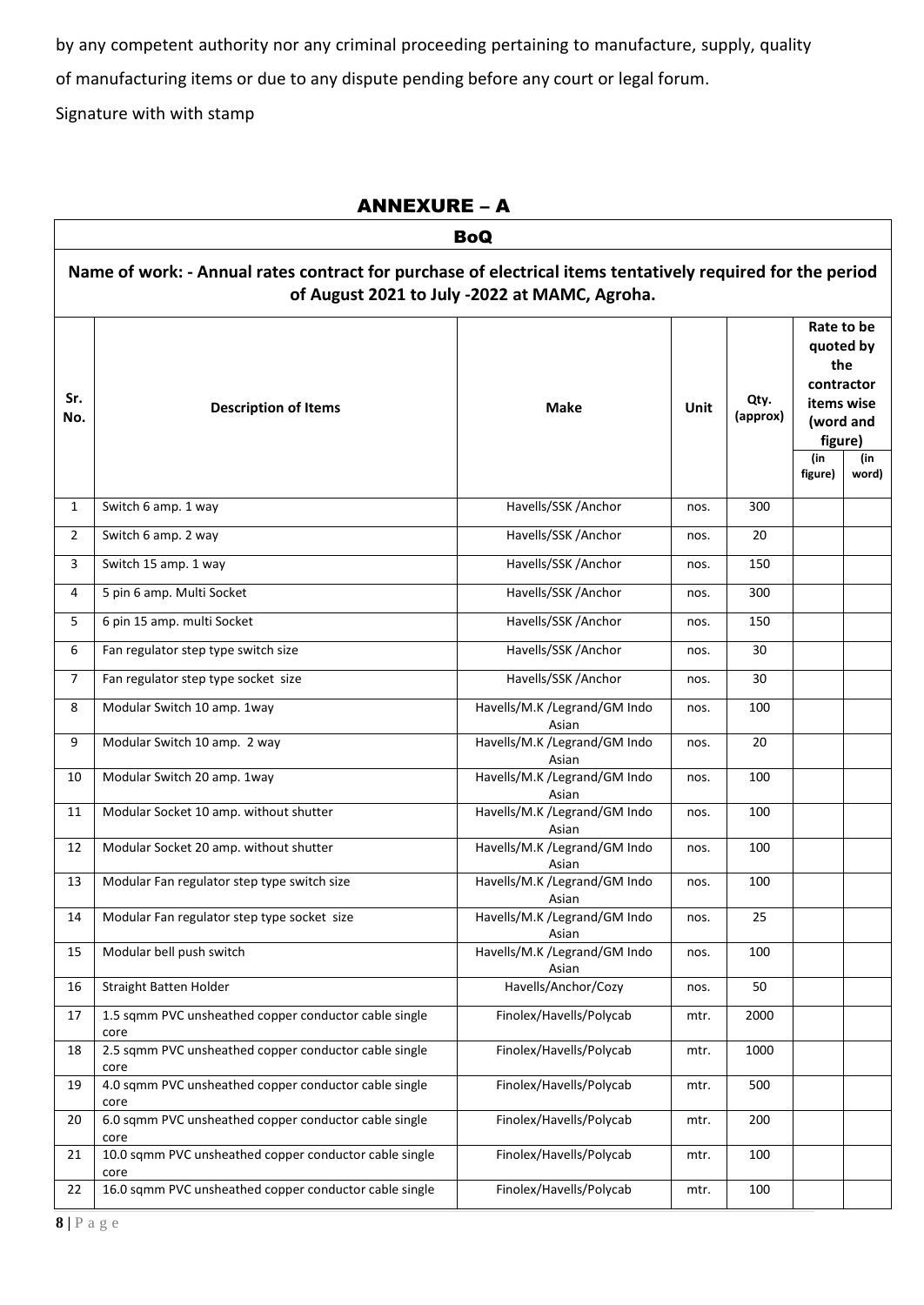|    | core                                                           |                                      |      |      |  |
|----|----------------------------------------------------------------|--------------------------------------|------|------|--|
| 23 | 25.0 sqmm PVC unsheathed copper conductor cable single<br>core | Finolex/Havells/Polycab              | mtr. | 50   |  |
| 24 | 35.0 sqmm PVC unsheathed copper conductor cable single<br>core | Finolex/Havells/Polycab              | mtr. | 50   |  |
| 25 | 50 sqmm PVC unsheathed copper conductor cable single<br>core   | Finolex/Havells/Polycab              | mtr. | 50   |  |
| 26 | LED U-TYPE TUBE 18watt 4 PIN Aluminium base                    | Havells/Philips/                     | nos. | 50   |  |
| 27 | Flexible wire (0.75sqmm 2 core copper conductor)               | Havells/Finolex/Polycab              | mtr. | 700  |  |
| 28 | Self Adhesive PVC Electrical Insulation Tape                   | Steel Grip/Anchor                    | nos. | 1000 |  |
| 29 | M.C.B. 10 AMP. S.P. 10 KA (Cat.-C)                             | Schneider/ Havells/L&T/Indo<br>Asian | nos. | 50   |  |
| 30 | M.C.B. 20 AMP. S.P. 10 KA (Cat.-C)                             | Schneider/ Havells/L&T/Indo<br>Asian | nos. | 50   |  |
| 31 | M.C.B. 32 AMP. S.P. 10 KA (Cat.-C)                             | Schneider/ Havells/L&T/Indo<br>Asian | nos. | 50   |  |
| 32 | M.C.B. 32 AMP. D.P. 10 KA (Cat.-C)                             | Schneider/ Havells/L&T/Indo<br>Asian | nos. | 10   |  |
| 33 | M.C.B. 32 AMP. 10 KA TP (Cat-C)                                | Schneider/ Havells/L&T/Indo<br>Asian | nos. | 10   |  |
| 34 | M.C.B. 32 AMP. T.P.N. 10 KA (Cat.-C)                           | Schneider/ Havells/L&T/Indo<br>Asian | nos. | 10   |  |
| 35 | M.C.B. 63 AMP. T.P. 10 KA (Cat-C)                              | Schneider/ Havells/L&T/Indo<br>Asian | nos. | 10   |  |
| 36 | M.C.B. 63 AMP. T.P.N. 10 KA (Cat.-C)                           | Schneider/ Havells/L&T/Indo<br>Asian | nos. | 10   |  |
| 37 | 2 Pin Top 6 Amp. Male Female                                   | Havells/Anchoor/SSK                  | nos. | 50   |  |
| 38 | 3 Pin Top 6 amp.                                               | Havells/Anchoor/SSK                  | nos. | 100  |  |
| 39 | 3 Pin Top 16 amp.                                              | Havells/Anchoor/SSK                  | nos. | 100  |  |
| 40 | 25mm Aluminium Lugs Heavy duty crimping type                   | Action/Dowells                       | nos. | 100  |  |
| 41 | 35mm Aluminium Lugs Heavy duty crimping type                   | Action/Dowells                       | nos. | 100  |  |
| 42 | 50mm Aluminium Lugs Heavy duty crimping type                   | Action/Dowells                       | nos. | 50   |  |
| 43 | 70mm Aluminium Lugs Heavy duty crimping type                   | Action/Dowells                       | nos. | 50   |  |
| 44 | 95mm Aluminium Lugs Heavy duty crimping type                   | Action/Dowells                       | nos. | 50   |  |
| 45 | 120mm Aluminium Lugs Heavy duty crimping type                  | Action/Dowells                       | nos. | 50   |  |
| 46 | 150mm Aluminium Lugs Heavy duty crimping type                  | Action/Dowells                       | nos. | 10   |  |
| 47 | 185mm Aluminium Lugs Heavy duty crimping type                  | Action/Dowells                       | nos. | 50   |  |
| 48 | 240mm Aluminium Lugs Heavy duty crimping type                  | Action/Dowells                       | nos. | 25   |  |
| 49 | 300mm Aluminium Lugs Heavy duty crimping type                  | Action/Dowells                       | nos. | 10   |  |
| 50 | 400mm Aluminium Lugs Heavy duty crimping type                  | Action/Dowells                       | nos. | 20   |  |
| 51 | 10mm Copper Lugs Heavy Duty crimping type                      | Action/Dowells                       | nos. | 100  |  |
| 52 | 16mm Copper Lugs Heavy Duty crimping type                      | Action/Dowells                       | nos. | 50   |  |
| 53 | 25mm Copper Lugs Heavy Duty crimping type                      | Action/Dowells                       | nos. | 50   |  |
| 54 | 35mm Copper Lugs Heavy Duty crimping type                      | Action/Dowells                       | nos. | 50   |  |
| 55 | 50mm Copper Lugs Heavy Duty crimping type                      | Action/Dowells                       | nos. | 50   |  |
| 56 | 70mm Copper Lugs Heavy Duty crimping type                      | Action/Dowells                       | nos. | 20   |  |
| 57 | Telephone PVC wire single pair 0.5 mm conductor                | TEKSON/Delton                        | mtr. | 500  |  |
| 58 | Telephone PVC wire two pair 0.5 mm conductor                   | TEKSON/Delton                        | mtr. | 500  |  |
| 59 | Telephone PVC wire 5 pair 0.5 mm conductor                     | TEKSON/Delton                        | mtr. | 100  |  |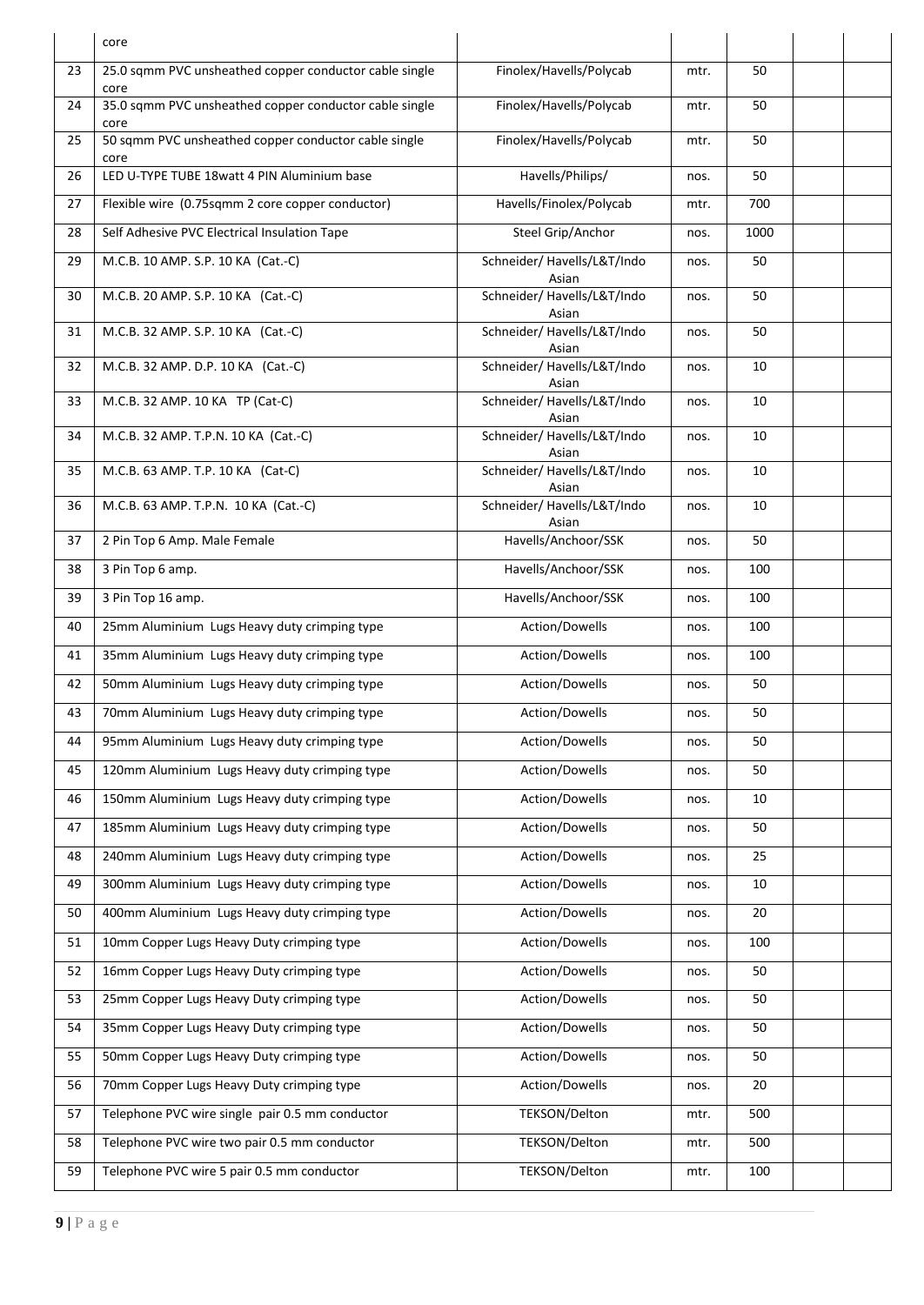| 60 | Telephone PVC wire 10 pair 0.5 mm conductor                          | TEKSON/Delton                        | mtr.   | 100            |  |
|----|----------------------------------------------------------------------|--------------------------------------|--------|----------------|--|
| 61 | Telephone UGC wire 5 pair 0.5 mm conductor                           | TEKSON/Delton                        | mtr.   | 50             |  |
| 62 | Telephone armoured wire 10 pair 0.5 mm conductor<br>(Armoured cable) | TEKSON/Delton                        | mtr.   | 100            |  |
| 63 | Telephone spril Lead                                                 | <b>ISI Marked</b>                    | nos.   | 50             |  |
| 64 | Telephone main lead with both side jack (3mtr. Long)                 | <b>ISI Marked</b>                    | nos.   | 50             |  |
| 65 | Telephone instrument MODEL NO.-M-53                                  | <b>BEETEL</b>                        | nos.   | 5              |  |
| 66 | Telephone instrument MODEL NO.- M-71                                 | <b>BEETEL</b>                        | nos.   | $\overline{2}$ |  |
| 67 | PVC wall gitti 35 mm long                                            | Topson/Manglam/Tekson                | Pkt.   | 100            |  |
| 68 | PVC wall gitti 50 mm long                                            | Topson/Manglam/Tekson                | Pkt.   | 50             |  |
| 69 | 4.0 mm PVC gitti clamp type                                          | Topson/Manglam/Tekson                | Pkt.   | 50             |  |
| 70 | 6.0 mm pvc gitti clamp type                                          | Topson/Manglam/Tekson                | Pkt.   | 50             |  |
| 71 | 10.0 mm pvc gitti clamp type                                         | Topson/Manglam/Tekson                | Pkt.   | 10             |  |
| 72 | 20 mm pvc gitti clamp type                                           | Topson/Manglam/Tekson                | Pkt.   | 5              |  |
| 73 | 25 mm pvc gitti clamp type                                           | Topson/Manglam/Tekson                | Pkt.   | 25             |  |
| 74 | PVC batten gitti                                                     | Topson/Manglam/Tekson                | Pkt.   | 10             |  |
| 75 | Electric Door Bell Fish Type                                         | Havells/Anchor/S.S.K.                | nos.   | 10             |  |
| 76 | Remote control Door bell                                             | Havells/Anchor/S.S.K.                | nos.   | 5              |  |
| 77 | <b>Bell PUSH Switch</b>                                              | Havells/Anchor/S.S.K.                | nos.   | 20             |  |
| 78 | <b>Bed Switch</b>                                                    | Havells/Anchor/S.S.K.                | nos.   | 20             |  |
| 79 | MCCB 100 Amp. 25 KA 3 pole with enclosure                            | Schneider/ Havells/L&T/Indo<br>Asian | nos.   | 5              |  |
| 80 | MCCB 100 Amp. 35 KA 4 pole with enclosure                            | Schneider/ Havells/L&T/Indo<br>Asian | nos.   | 4              |  |
| 81 | MCCB 160 Amp. 35 KA 3 pole with enclosure                            | Schneider/ Havells/L&T/Indo<br>Asian | nos.   | 3              |  |
| 82 | MCCB 200 Amp. 35 KA 3 phase 3 pole with enclosure                    | Schneider/ Havells/L&T/Indo<br>Asian | nos.   | $\overline{2}$ |  |
| 83 | MCCB 300 Amp. 35 KA 3 phase 3 pole with enclosure                    | Schneider/ Havells/L&T/Indo<br>Asian | nos.   | $\overline{2}$ |  |
| 84 | MCCB 400 Amp. 50 KA 3 phase 3 pole with enclosure                    | Schneider/ Havells/L&T/Indo<br>Asian | nos.   | $\mathbf{1}$   |  |
| 85 | MCCB 600 Amp. 50 KA 3 phase 3 pole                                   | Schneider/ Havells/L&T/Indo<br>Asian | nos.   | $\mathbf{1}$   |  |
| 86 | MCCB 800 Amp. 50 KA 3 phase 3 pole                                   | Schneider/ Havells/L&T/Indo<br>Asian | nos.   | $\mathbf{1}$   |  |
| 87 | Capacitor 1.5 MFD                                                    | Havells/Tibcon/Epcos                 | nos.   | 20             |  |
| 88 | Capacitor 2.5 MFD                                                    | Havells/Tibcon/Epcos                 | nos.   | 300            |  |
| 89 | Capacitor 3.15 MFD                                                   | Havells/Tibcon/Epcos                 | nos.   | 100            |  |
| 90 | Capacitor 4.0 MFD                                                    | Havells/Tibcon/Epcos                 | nos.   | 200            |  |
| 91 | Capacitor 6.0 MFD                                                    | Havells/Tibcon/Epcos                 | nos.   | 20             |  |
| 92 | LED blub 15 watt                                                     | Havells/Philips                      | nos.   | 25             |  |
| 93 | LED flood light 60 watt                                              | Havells/Philips                      | nos.   | $\overline{3}$ |  |
| 94 | LED flood light 100 watt                                             | Havells/Philips                      | nos.   | 3              |  |
| 95 | PVC pipe 25mm dia 2mm thick (10 feet length)                         | Ravindra/Finolex/Polypack            | Length | 300            |  |
| 96 | PVC bend 25mm dia                                                    | Ravindra/Finolex/Polypack            | nos.   | 150            |  |
| 97 | PVC junction box 3 way                                               | Ravindra/Finolex/Polypack            | nos.   | 50             |  |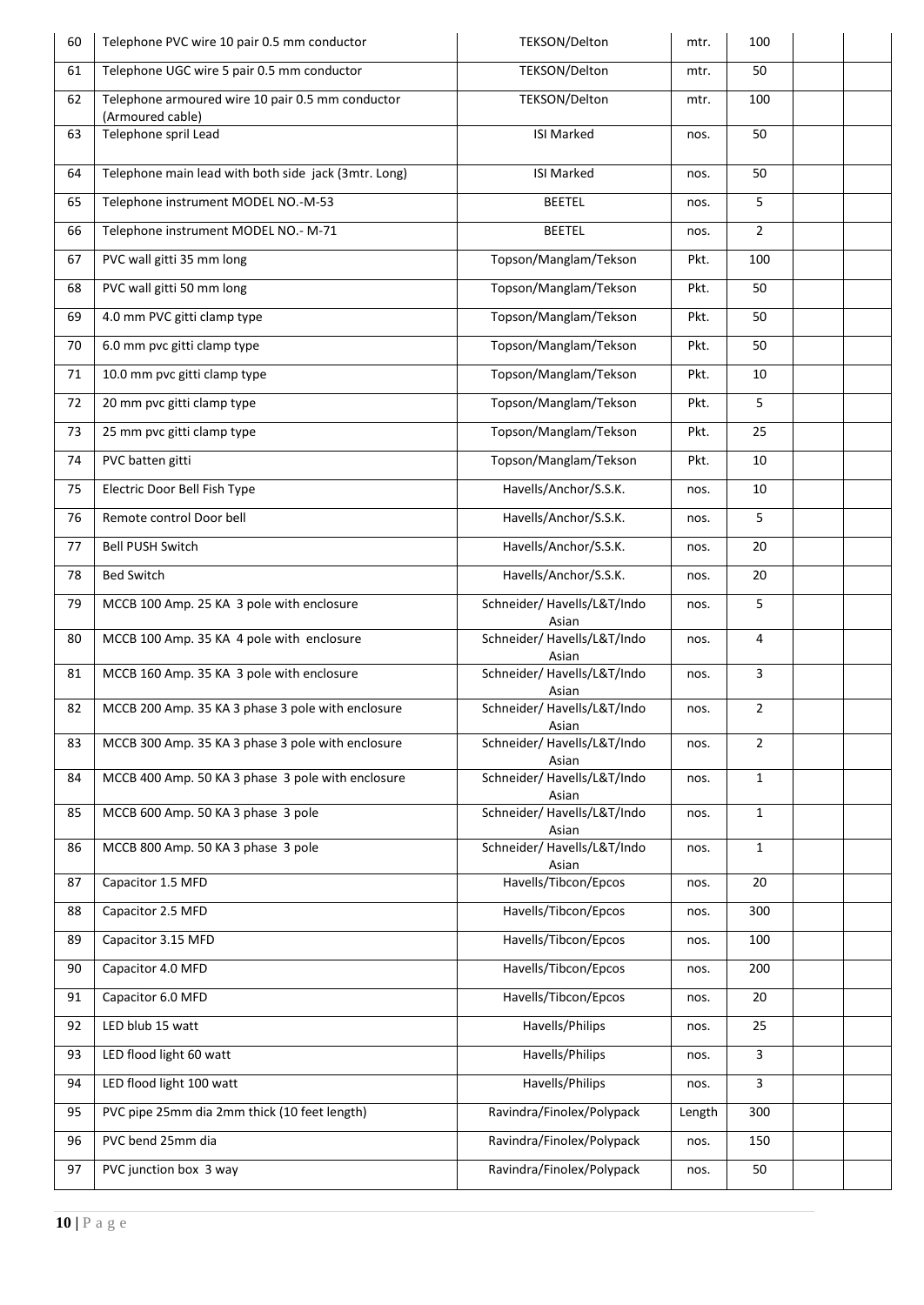| 98  | PVC junction box 4 way                           | Ravindra/Finolex/Polypack | nos.       | 50             |  |
|-----|--------------------------------------------------|---------------------------|------------|----------------|--|
| 99  | Ceiling Fan rod 18" 15mm dia 2mm thickness       | <b>ISI Marked</b>         | nos.       | 10             |  |
| 100 | Ceiling Fan rod 24" 15mm dia 2mm thickness       | <b>ISI</b> Marked         | nos.       | 10             |  |
| 101 | Ceiling Fan rod 30" 15mm dia 2mm thickness       | <b>ISI Marked</b>         | nos.       | 10             |  |
| 102 | Ceiling Fan rod 36" 15mm dia 2mm thickness       | <b>ISI Marked</b>         | nos.       | 10             |  |
| 103 | Ceiling Fan rod 48" 15mm dia 2mm thickness       | <b>ISI Marked</b>         | nos.       | 10             |  |
| 104 | Ceiling Fan rod 54" 15mm dia 2mm thickness       | <b>ISI Marked</b>         | nos.       | 10             |  |
| 105 | Ceiling Fan rod 60" 15mm dia 2mm thickness       | <b>ISI Marked</b>         | nos.       | 5              |  |
| 106 | Ceiling Fan rod 96" 15mm dia 2mm thickness       | <b>ISI Marked</b>         | nos.       | 5              |  |
| 107 | Ceiling Fan Clamp (Chidi)                        | <b>ISI Marked</b>         | nos.       | 50             |  |
| 108 | PVC Gang box 1 way                               | Tekson/Topson             | nos.       | 20             |  |
| 109 | PVC gang box power (1+1)                         | Tekson/Topson             | nos.       | 100            |  |
| 110 | PVC gang box 6amp. $(1+1)$                       | Tekson/Topson             | nos.       | 50             |  |
| 111 | PVC gang box 6 amp. (2+2)                        | Tekson/Topson             | nos.       | 100            |  |
| 112 | PVC gang box 6 amp. $(2+1)$                      | Tekson/Topson             | nos.       | 100            |  |
| 113 | PVC gang box 6 amp. (4+4)                        | Tekson/Topson             | nos.       | 20             |  |
| 114 | Sheet steel MCB enclosure 2 way SP               | Havells/L&T/Indo Asian    | nos.       | 100            |  |
| 115 | Sheet steel MCB enclosure 4 way SP double door   | Havells/L&T/Indo Asian    | nos.       | 5              |  |
| 116 | Sheet steel MCB enclosure 8 way SP double door   | Havells/L&T/Indo Asian    | nos.       | 5              |  |
| 117 | Sheet steel MCB enclosure 12 way SP double door  | Havells/L&T/Indo Asian    | nos.       | 5              |  |
| 118 | Sheet steel MCB enclosure 4 way TP&N double door | Havells/L&T/Indo Asian    | nos.       | $\overline{2}$ |  |
| 119 | Sheet steel MCB enclosure 6 way TP&N double door | Havells/L&T/Indo Asian    | nos.       | $\overline{2}$ |  |
| 120 | PVC batten fati 0.75"                            | Ravindra/Finolex/Polypack | Length     | 150            |  |
| 121 | PVC batten fati 1"                               | Ravindra/Finolex/Polypack | Length     | 150            |  |
| 122 | Fastener MS 4"                                   | Hiltop                    | nos.       | 50             |  |
| 123 | Fastener MS 5"                                   | Hiltop                    | nos.       | 50             |  |
| 124 | Fastener MS 6"                                   | Hiltop                    | nos.       | 50             |  |
| 125 | Nut bolt MS                                      | VK/VTC/                   | per<br>kgs | 5              |  |
| 126 | Ceiling fan nut bolt                             | <b>ISI Marked</b>         | nos.       | 100            |  |
| 127 | Screw 35x8 MS                                    | <b>ISI Marked</b>         | nos.       | 250            |  |
| 128 | Screw 50x10 MS                                   | <b>ISI Marked</b>         | nos.       | 100            |  |
| 129 | Screw 60x10 MS                                   | <b>ISI Marked</b>         | nos.       | 100            |  |
| 130 | Brass screw 1.5"                                 | <b>ISI Marked</b>         | nos.       | 100            |  |
| 131 | Brass screw 2"                                   | <b>ISI Marked</b>         | nos.       | 100            |  |
| 132 | Brass screw 3"                                   | <b>ISI Marked</b>         | nos.       | 100            |  |
| 133 | Brass screw 4"                                   | <b>ISI Marked</b>         | nos.       | 100            |  |
| 134 | Black screw 1 inch                               | <b>ISI Marked</b>         | nos.       | 200            |  |
| 135 | Black screw 1.5 inch                             | <b>ISI Marked</b>         | nos.       | 200            |  |
|     |                                                  |                           |            |                |  |
| 136 | Black screw 2 inch                               | <b>ISI Marked</b>         | nos.       | 200            |  |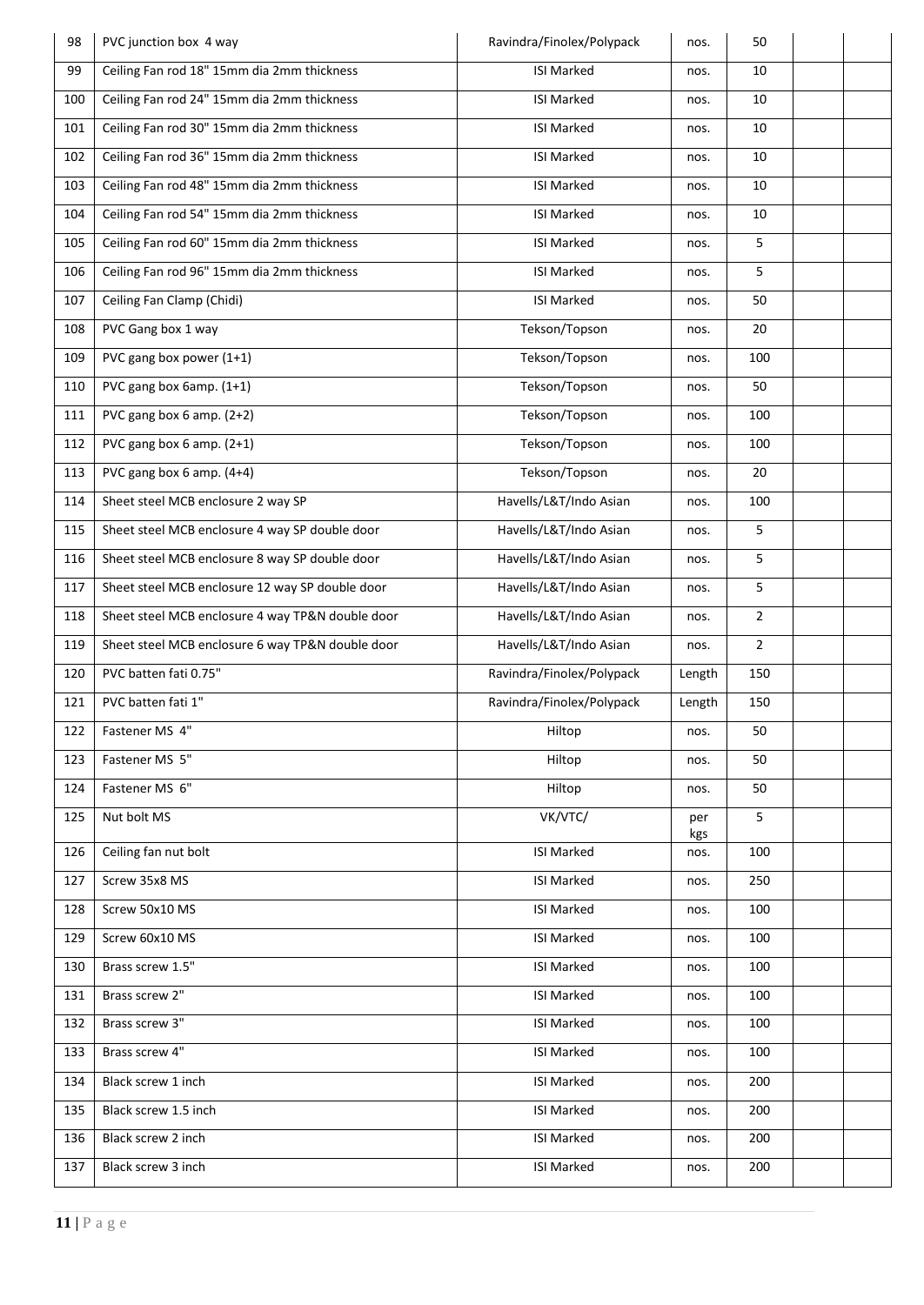| 138 | Black screw 4 inch                                      | <b>ISI Marked</b>                | nos. | 200            |  |
|-----|---------------------------------------------------------|----------------------------------|------|----------------|--|
| 139 | Black screw 5 inch                                      | <b>ISI Marked</b>                | nos. | 200            |  |
| 140 | Cooler water pump rubber pipe                           | <b>ISI Marked</b>                | mtr. | 100            |  |
| 141 | Cooler water distributer PVC                            | <b>ISI Marked</b>                | nos. | 50             |  |
| 142 | Cooler pump (heaving duty)                              | Littale/Relaxo /Power Pack       | nos. | 75             |  |
| 143 | 35sqmm 3.5 C Straight joint kit heat srinkable type LT  | U-SEAL/3M/DENSON                 | nos. | $\overline{2}$ |  |
| 144 | 50sqmm 3.5 C Straight joint kit heat srinkable type LT  | U-SEAL/3M/DENSON                 | nos. | $\overline{2}$ |  |
| 145 | 70sqmm 3.5 C Straight joint kit heat srinkable type LT  | U-SEAL/3M/DENSON                 | nos. | $\overline{2}$ |  |
| 146 | 95sqmm 3.5 C Straight joint kit heat srinkable type LT  | U-SEAL/3M/DENSON                 | nos. | $\overline{2}$ |  |
| 147 | 120sqmm 3.5 C Straight joint kit heat srinkable type LT | U-SEAL/3M/DENSON                 | nos. | $\overline{2}$ |  |
| 148 | 150sqmm 3.5 C Straight joint kit heat srinkable type LT | U-SEAL/3M/DENSON                 | nos. | $\overline{2}$ |  |
| 149 | 185sqmm 3.5 C Straight joint kit heat srinkable type LT | U-SEAL/3M/DENSON                 | nos. | $\overline{2}$ |  |
| 150 | 240sqmm 3.5 C Straight joint kit heat srinkable type LT | U-SEAL/3M/DENSON                 | nos. | $\overline{2}$ |  |
| 151 | 300sqmm 3.5 C Straight joint kit heat srinkable type LT | U-SEAL/3M/DENSON                 | nos. | $\overline{2}$ |  |
| 152 | 400sqmm 3.5 C Straight joint kit heat srinkable type LT | U-SEAL/3M/DENSON                 | nos. | $\overline{2}$ |  |
| 153 | 70sqmm 3.0 C Straight joint kit heat srinkable type HT  | U-SEAL/3M/DENSON                 | nos. | $\mathbf{1}$   |  |
| 154 | 95sqmm 3.0 C Straight joint kit heat srinkable type HT  | U-SEAL/3M/DENSON                 | nos. | $\mathbf{1}$   |  |
| 155 | Energy meter single phase 10-60 amp. Class-1            | Genus/Secure/L&T                 | nos. | 5              |  |
| 156 | Energy meter three phase 10-60 amp. Class-1             | Genus/Secure/L&T                 | nos. | 4              |  |
| 157 | Fly Killer tube rod 18"                                 | Philips / OSHRAM                 | nos. | 10             |  |
| 158 | Fly Killer tube rod 24"                                 | Philips / OSHRAM                 | nos. | 10             |  |
| 159 | Fly Killer tube rod 36"                                 | Philips / OSHRAM                 | nos. | 10             |  |
| 160 | LED tube light rod 18 watt 1200mm long                  | Havells/Philips                  | nos. | 500            |  |
| 161 | 1 & 2 modular plate                                     | Havells/M.K /Legrand/ Indo Asian | nos. | 20             |  |
| 162 | 3 modular plate                                         | Havells/M.K /Legrand/ Indo Asian | nos. | 50             |  |
| 163 | 4 modular plate                                         | Havells/M.K /Legrand/ Indo Asian | nos. | 40             |  |
| 164 | 6 modular plate                                         | Havells/M.K /Legrand/ Indo Asian | nos. | 50             |  |
| 165 | 8 modular plate                                         | Havells/M.K /Legrand/ Indo Asian | nos. | 20             |  |
| 166 | 12 modular plate                                        | Havells/M.K /Legrand/ Indo Asian | nos. | 10             |  |
| 167 | Telephone connection Module 10 pair                     | Krone                            | nos. | 5              |  |
| 168 | Telephone junction boxes(DP box) 10 pair                | <b>ISI Marked</b>                | nos. | 3              |  |
| 169 | Telephone junction boxes(DP box)20 pair                 | <b>ISI Marked</b>                | nos. | 3              |  |
| 170 | Telephone junction boxes(DP box) 30 pair                | <b>ISI Marked</b>                | nos. | 3              |  |
| 171 | PVC Round sheet 3" 3mm thickness                        | Tekson/Topson                    | nos. | 200            |  |
| 172 | PVC fan box sheet heavy                                 | Tekson/Topson                    | nos. | 100            |  |
| 173 | Gyser element 2kw                                       | Power pack/Airex/Jaquar          | nos. | 10             |  |
| 174 | Gyser thermostate 9"                                    | Power pack/Airex/Jaquar          | nos. | 10             |  |
| 175 | Heat piller rod glass type 400watt                      | <b>ISI Marked</b>                | nos. | 300            |  |
| 176 | Room heater road 1000 watt                              | <b>ISI Marked</b>                | nos. | 20             |  |
| 177 | Cooler regulator three step                             | <b>ISI Marked</b>                | nos. | 20             |  |
| 178 | Cooler pump switch                                      | <b>ISI Marked</b>                | nos. | 20             |  |